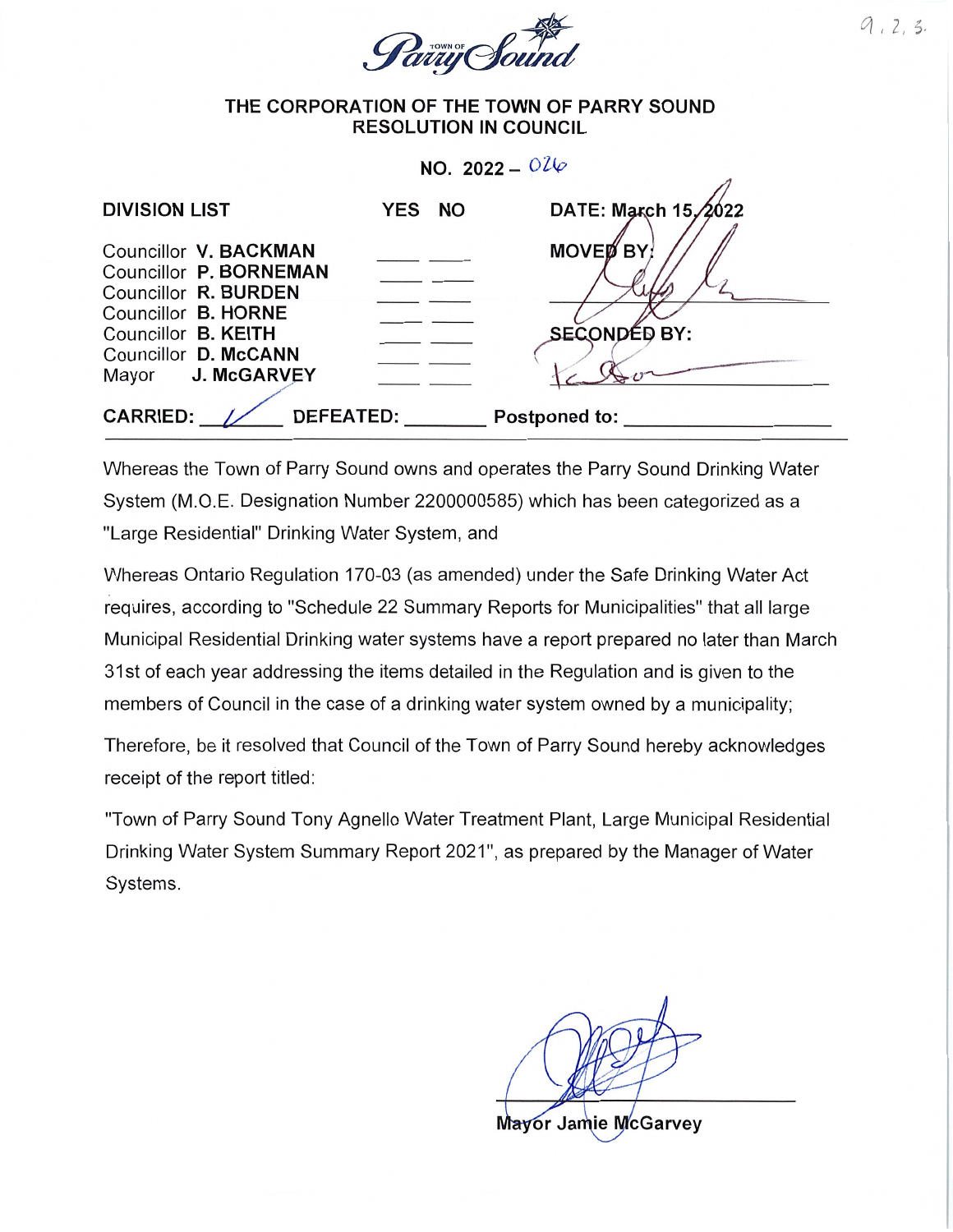## **Town of Parry Sound Tony Agnello Water Treatment Plant**

# **Large Municipal Residential Drinking Water System Summary Report (2021)**

This Summary Report is prepared in accordance with the requirements of the Safe Drinking Water Act (SDWA) and Ontario Regulation 170/03 Schedule 22 - "Summary Reports for Municipalities". This Report covers the period from January 1, 2021 to December 31, 2021.

### **System Description**

The Town of Parry Sound's Water Treatment System, which is classified under the Safe Drinking Water Act (SDWA) and Ontario Reg. 170/03 – Drinking Water Systems Regulation, is categorized as a "Large Municipal Residential" Drinking Water System. The detailed description of the system is provided in Ministry of Environment, Conservation and Parks "Municipal Drinking Water Licence No 144-101" issued on July 26, 2021. In general, the Parry Sound System can be described as follows:

• Gravity fed water intake piping in the Big Sound of Georgian Bay that includes an intake diffuser structure and screens.

The treatment plant is a submerged vacuum driven hollow tube ultrafiltration membrane system which consists of the following major components:

- a low lift pumping system
- twin raw water feed tanks containing 240 membrane elements packaged into 12 cassettes, (6 in each of two trains)
- ultrafiltration membrane facilities consisting of the membranes themselves as well as air ejectors, backpulse tanks with associated valves and controls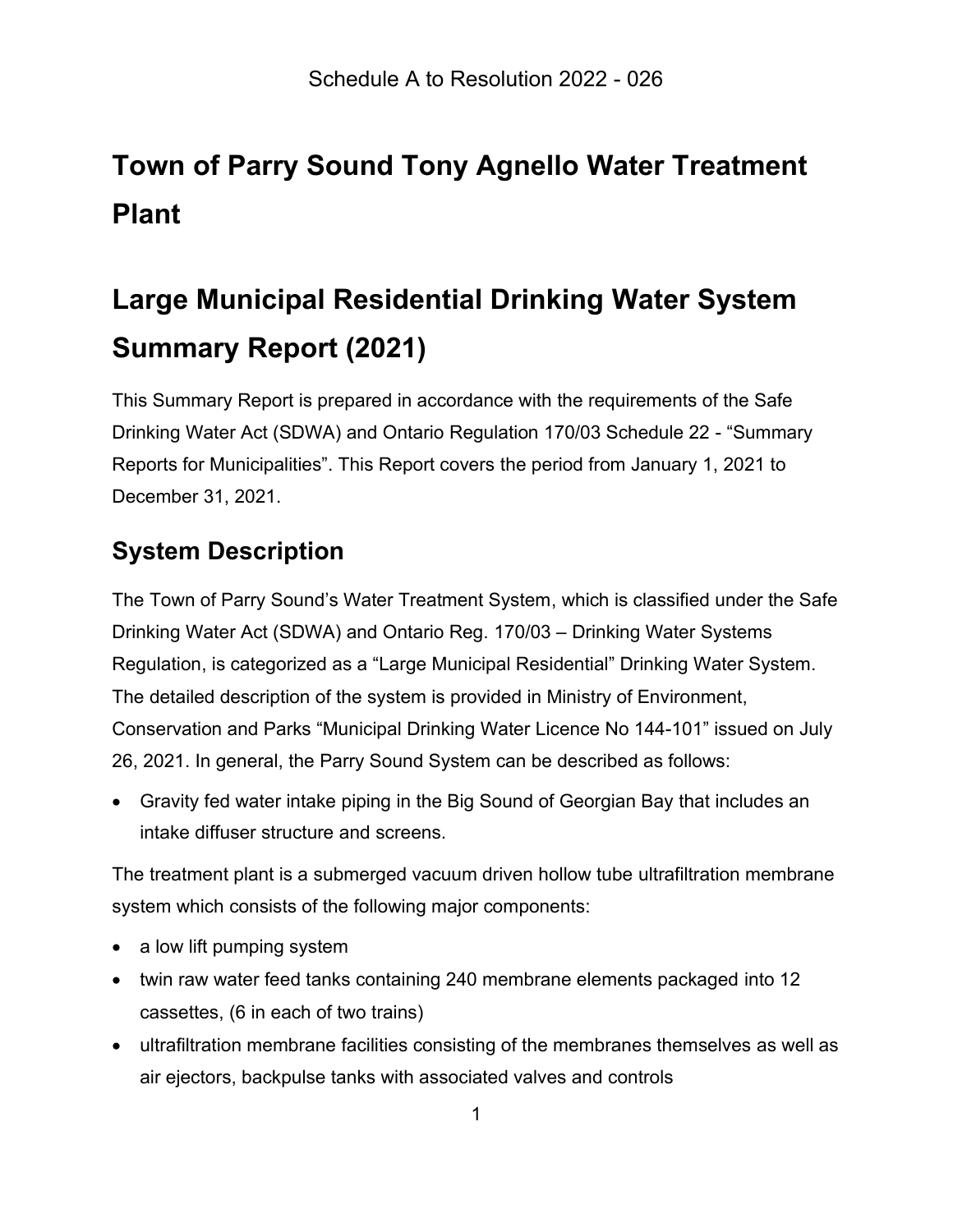- a membrane integrity testing system (MIT)
- a membrane cleaning system
- chemical feed systems including Sodium Hypochlorite (chlorination), Sodium Thiosulphate (de-chlorination), Polyaluminium Chloride (coagulant), Polymer (related to the waste stream side rather than drinking water)
- Chlorine contact tank
- Clearwater reservoir
- High lift pumps
- Generator room (providing backup power in the event of a hydro outage)
- Distribution system serving the Town of Parry Sound consists of approximately 45 km of pipe with diameters ranging from 25mm to 450mm in size and pipe material consisting of cast iron, ductile iron, asbestos cement, PVC, and HDPE.
- Elevated storage tower facilities at Bowes Street and North Sector Parry Sound Drive (Municipality of McDougall) which both have rechlorination capabilities.
- Booster pumping facilities in one location (Church Street) within the distribution facility

The process at the treatment plant employs membrane ultrafiltration, augmented by colour removal capabilities for periods when the raw water demonstrates a colour removal requirement (usually in conjunction with spring runoff from the Seguin River and/or Georgian Bay thermal flips), followed by primary and secondary chlorine disinfection prior to delivery to the municipal distribution system.

The Parry Sound Drinking Water System provides treated water to the McDougall-Nobel water distribution system from a point at the base of the North Sector Water Tower commencing in December 2006.

#### **List of Requirements-Failed to Meet in 2021**

This section is provided to meet the requirements of Ontario Regulation 170/03 under the SDWA Schedule 22-Summary Reports for Municipalities 22-(2).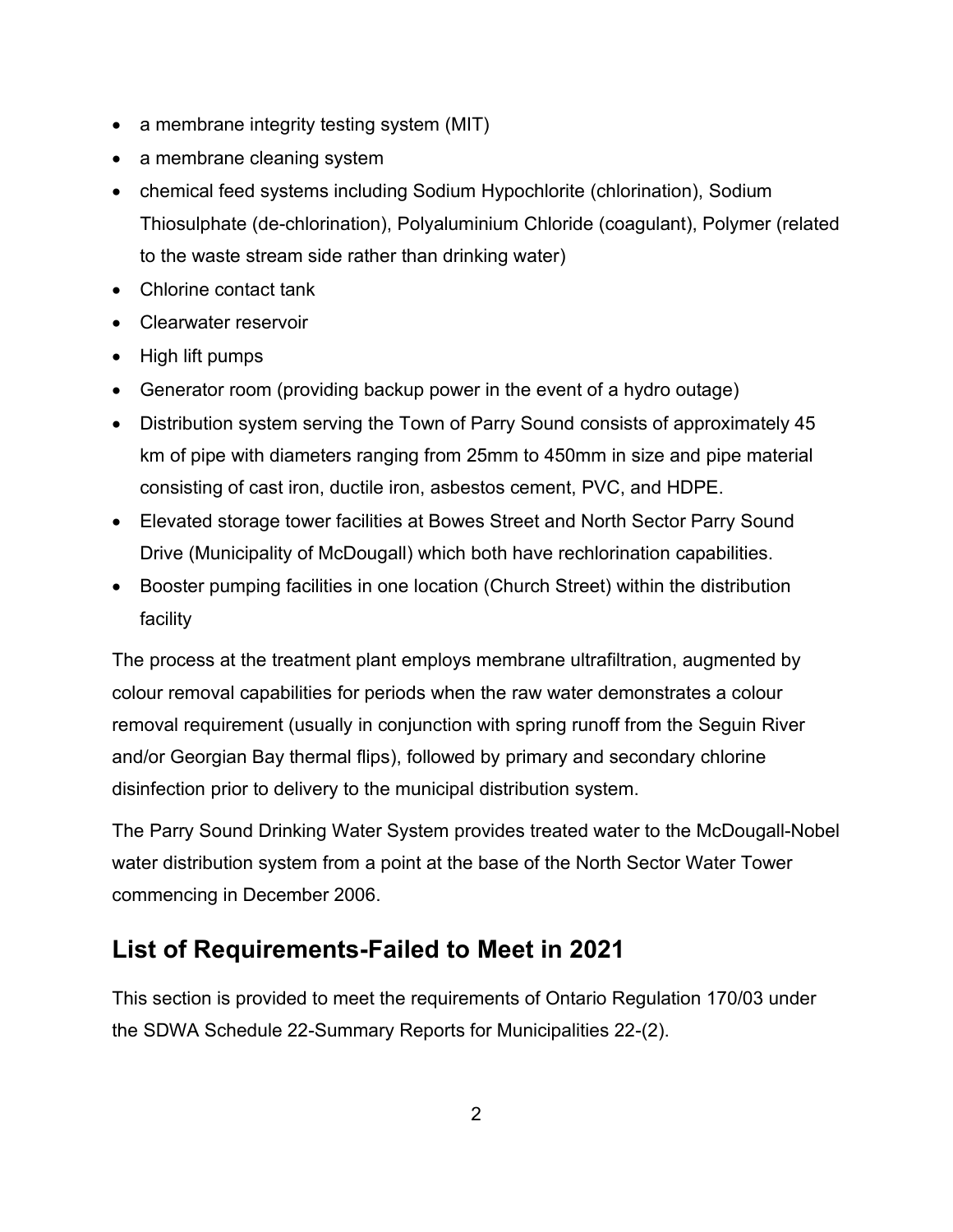The following summarizes all the known requirements of the Act, the regulations, systems approval, drinking water works permit, municipal drinking water licence, and any orders applicable to the system that were not met at any time during the 2021 year. There were no incidents to report in 2021.

### **Annual Water Production/Delivery Information**

This section is prepared to satisfy the requirements of Ontario Regulation 170/03 under the SDWA Schedule 22-Summary Reports for Municipalities 22-2(3).

The Town of Parry Sound water operators record daily flow rates and associated recording times to be able to determine average daily flows, monthly average flows, maximum daily flows, daily instantaneous peak flow rate and water taking quantities. These are also continuously recorded by a SCADA system. The SCADA system is backed up by the manual flow recording by operators.

The 2021 values for the Parry Sound Water Treatment System are as follows:

| <b>Average Daily Flow</b><br><b>Monthly Average Daily Flows</b> |   | $2,881 \text{ m}^3/\text{day}$ |
|-----------------------------------------------------------------|---|--------------------------------|
|                                                                 |   |                                |
| January 2021                                                    | = | $2,667 \text{ m}^3/\text{day}$ |
| February 2021                                                   | = | $2,647 \text{ m}^3/\text{day}$ |
| <b>March 2021</b>                                               |   | $2,685 \text{ m}^3/\text{day}$ |
| April 2021                                                      | Ξ | $2,611 \text{ m}^3/\text{day}$ |
| May 2021                                                        | Ξ | $3,122 \text{ m}^3/\text{day}$ |
| <b>June 2021</b>                                                | Ξ | $3,654 \text{ m}^3/\text{day}$ |
| <b>July 2021</b>                                                | = | $3,213 \text{ m}^3$ /day       |
| August 2021                                                     | Ξ | $3,291 \text{ m}^3/\text{day}$ |
| September 2021                                                  | Ξ | $2,832 \text{ m}^3/\text{day}$ |